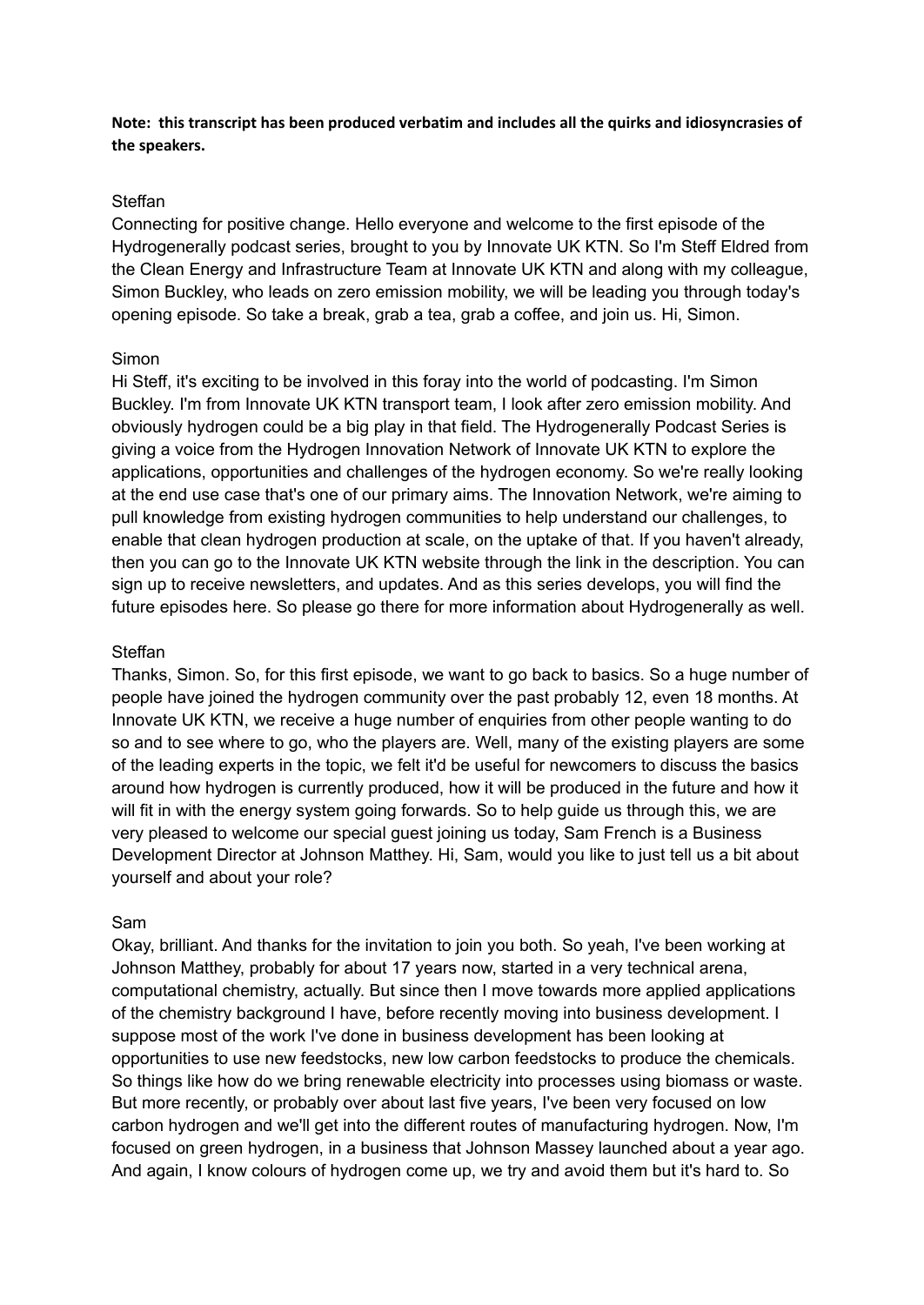I'm looking forward to the opportunity to go through this and lay out some of the real foundations of what we're trying to do here.

### Simon

Thank you very much, Sam. Our first question is going to be about how hydrogen is produced? and maybe links slightly into those colours as well.

### Sam

Yes, as I say, you can't avoid them. In reality, let's be clear at the outset, I think what we should be looking at is the carbon intensity of these different processes. And I think we'll unpack that later on, but it is hard to avoid the colours. So, most hydrogen today is made by a process called steam methane reforming, involves the conversion of fossil fuels and primarily natural gas, where you mix natural gas and the main component of natural gas is methane. So methane and steam and you break it into syngas and syngas is a really important thing, something Johnson Matthey has a really strong heritage in. Syngas is a mixture of carbon monoxide, carbon dioxide and hydrogen. Now, you can do a lot of things with syngas, you can make methanol for example, sustainable aviation fuels. It's one of the key processes intermediates in the manufacture of ammonia. And also critically for this discussion, hydrogen. So essentially you feed natural gas and steam into a flow sheet, which is a number of different unit operations that are all connected. First of all, we've got to take out any impurities from the natural gas. So things like sulphur, we then mix in the steam as mentioned, we break it in a steam methane reformer, where we have to put a lot of energy in and we'll come back to that, to drive the the reaction of breaking methane and to its constituent parts, because it's very stable. We then go through some what's called bought gas shift reactions. And here, what we're doing is trying to get more hydrogen into the product. And essentially, at the end of the day, we've then got to split that syngas, which is now predominantly hydrogen and CO2 into a pure hydrogen stream. So today, that's how most hydrogen is manufactured and we would turn that as grey hydrogen because it's been made from natural gas. The CO2 in that process is all emitted to atmosphere. So what we can look at doing is manufacturing hydrogen, where we capture that CO2, we remove it from the stream and actually then sequester it, using processes called carbon capture and storage. That's what people call blue hydrogen. The thing is, though, because we're changing the product that we want, so in grey hydrogen, the product we want is high purity, high pressure, hydrogen, and that's it. Blue hydrogen, we've now changed the product, we want high pressure, high purity hydrogen, but also high pressure and high purity CO2. What this means is actually you need to look at that flow sheet and think about whether all of the unit operations are right to produce that product as efficiently and cost effectively as possible. So what we've done at Johnson Massey has gone back and looked at that flow sheet, and realised that actually, using a steam methane reformer is probably not the right way to go. Because as I mentioned, you need to provide a lot of energy to drive the reaction. And in a steam methane reformer, what you do is you burn natural gas in burners to provide heat which drives the reaction in the steam methane reformer. That burning fuel to drive the reaction contributes about 40% of the CO2 footprint of the process. And that fuel, because you've combusted it in air leads through CO2 stream, which is really dilute an atmospheric pressure. And it's really expensive to capture that CO2. So if we want to get a truly low carbon, blue hydrogen, with a low carbon intensity, it's not a particularly efficient way of doing it. So what we've looked at is the use of what's called an auto-thermal reformer. Whereas rather than burning natural gas to drive the reaction, we use oxygen, which we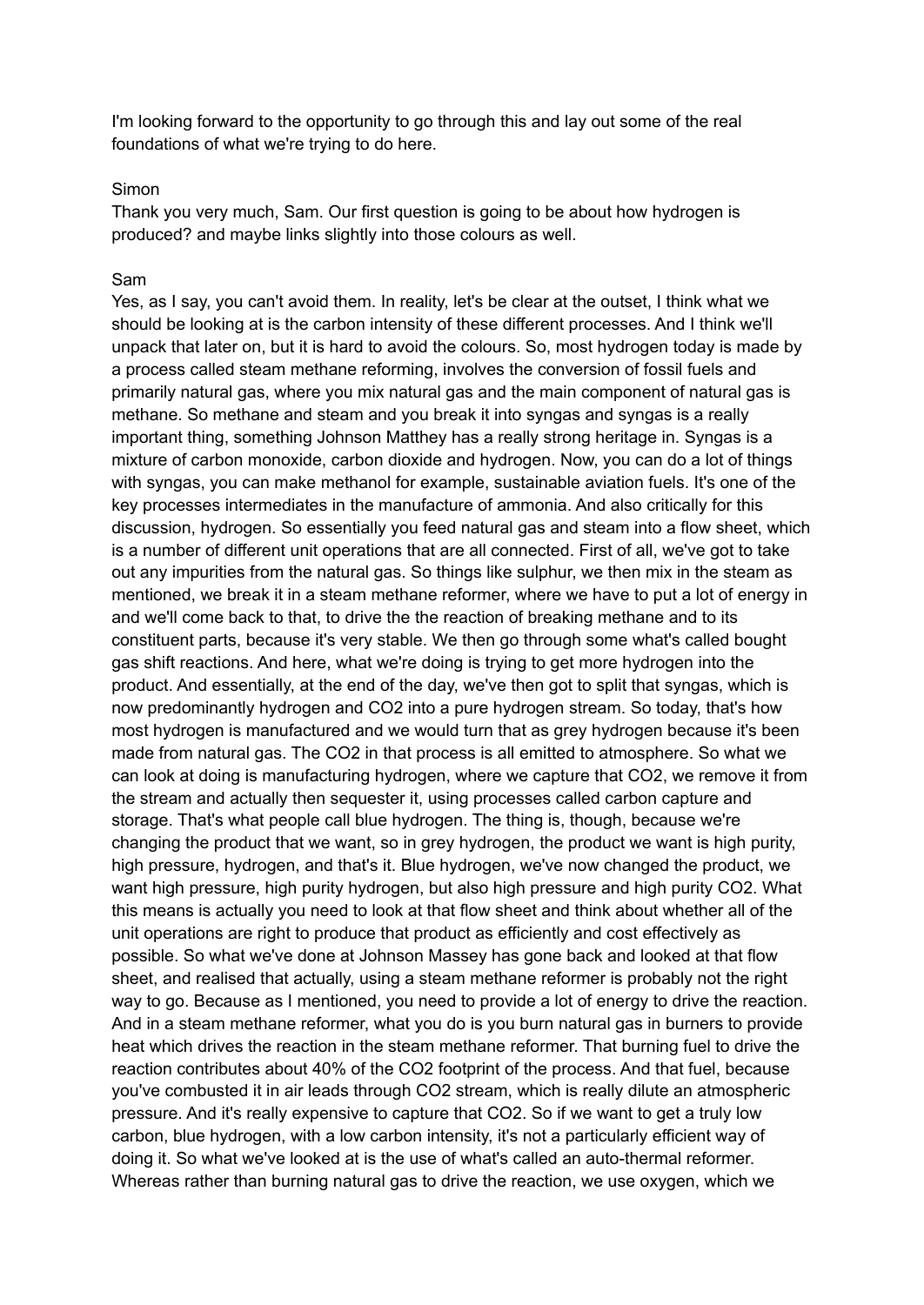inject into the auto-thermal reformer. That means all of the CO2 produced is within the product stream, which means it's at high pressure and high concentration and much easier and more cost effective to capture at the end of the process where we're trying to split the streams of hydrogen and CO2. We also use a gas heated reformer in our flow sheets.

Because this makes the reaction even more efficient. So by looking back at the flow sheet, we can now really drive the efficiency of the process, driving down the overall cost, both the capital and the OPEX costs of the process and make a highly efficient flow sheet. To give you an example, where we're really driving down the carbon intensity and we're targeting over 95% total CO2 removal from the process, in the various projects that we're looking at, so this really can contribute to an overall hydrogen strategy. That blue hydrogen technology has been taken forward as part of the HyNet project, which is up in the Northwest of the UK, which is one of the first projects that's being supported by government. And we're also working with a number of the other clusters who are looking at their hydrogen technologies at the moment. Finally, and quickly. The other one, which we're seeing a lot of movement in is around green hydrogen. Green hydrogen is the electrolytic hydrogen production. Essentially, what we need there is renewable electricity and water. We bring the renewable electricity and water together in an electrolyzer stack, splitting that water into hydrogen and oxygen. So in some ways, a very simple process, and we can unpack some of the chemistry involved in there. But very simple, but equally, you know, highly efficient process that really will be the future of how we produce hydrogen in a low carbon, really sustainable way.

## Simon

Thank you. And what about, I've heard of brown and black hydrogen and also pink hydrogen?

# Sam

To be honest, Simon, there's a rainbow of colours of hydrogen. And so, okay, I think primarily, people talk about bright brown hydrogen is coming from coal. So essentially, you're gasifying coal, again, to make a syngas, which CO2 CO hydrogen, it will be a different ratio from what we had in natural gas, a highest carbon oxide content. And again, you're looking at various water gas shift processes before then separating the hydrogen and carbon oxides out. You could sequester the CO2 in that process as well. But primarily people aren't looking at doing that, partly because you're forming a lot of CO2. The driver in there is the low cost of coal, but really in a net zero ambition, that's not going to be a good way to be making hydrogen in the future. And pink hydrogen generally, I think that's where, again, people talk about different colours, but that's where you're using an electrolyzer again, but you're getting your electricity from nucular. Okay, so it's just a different provision of electricity up front of your electrolyzer and the electrolyzer can look exactly the same, it's just a different form as I say, of electricity, which will come with a different cost base, potentially a different production cycle, because you probably got more of a lack of baseload electricity, whereas with renewables, one of the elements that we need to work with is the fluctuations in availability of that electricity.

# Steffan

Cool. Cheers Sam. We definitely got the right person on this podcast as we can tell and the 95% reduction in CO2 you talked about sounds like an amazing development on the blue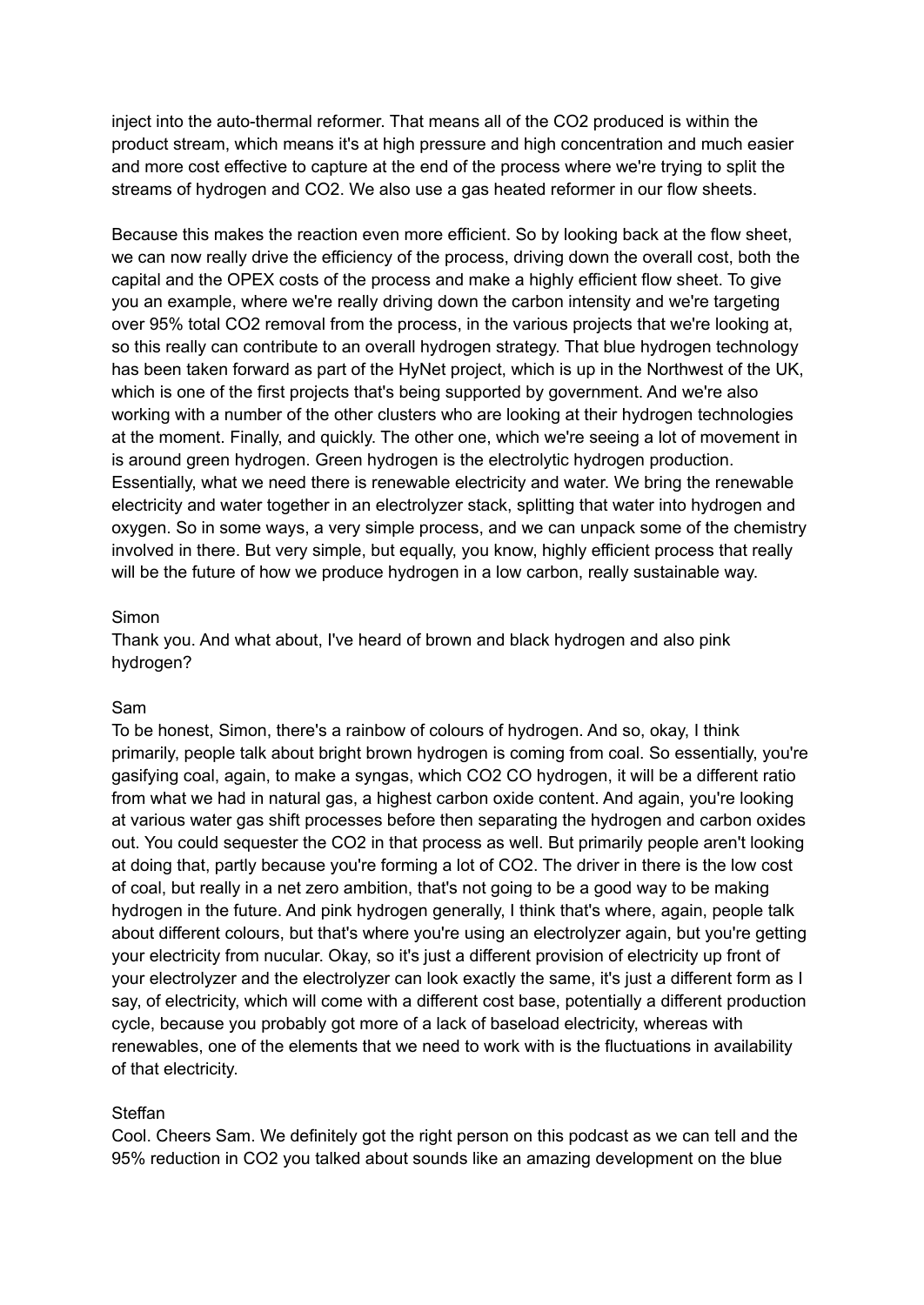side. Do you just have it off the top of your head? Do you just happen to have rough percentages of what the current UK production mix looks like?

# Sam

Yeah, so in reality, nearly all hydrogen made today in the UK is grey hydrogen, from fossil fuels. We don't actually produce a whole lot of hydrogen today in the UK. So quickly, the largest users of hydrogen globally, are refineries and the key element there you're doing is removing sulphur out of crude. So cleaning up petrol and diesel essentially, so an important process, particularly for air pollution. And then the other ones are ammonia production and methanol production. So we do have a couple of ammonia plants in the UK, again, so you're using hydrogen to then insert into the Haber-Bosch loop. And there are a couple of steam methane reforms on refineries. They're also some hydrogen produced as a byproduct from chlor-alkali processes and some small electrolyzers. So in reality, our hydrogen production today is really small. But what you'll have seen within the Ten Point Plan and the hydrogen strategy that was released by government last year, is a five gigawatt ambition and I'm hoping we're beyond ambition to target by 2030. So we're going to have to get going and we're going to have to be deploying large projects. And quickly, I mentioned earlier, HyNet up in the Northwest of the UK, that's on the Stanlow Refinery. So again, providing hydrogen into refinery complex. But in this case, we're now providing low carbon, very low carbon hydrogen. And that's phase one, the subsequent phases, we'll start looking at how you should switch away from natural gas, for example, in glass manufacturer at the likes of Pilkington and really starting to build low carbon hydrogen out as a fuel source into an industrial environment there. On the Northeast coast the first carbon capture and storage cluster that's going forward is a combination of projects out of the Humber and Teesside. Both of those also have real ambitious plans for low carbon hydrogen, the reserve cluster at the moment is up in Scotland, up near St Fergus where a lot of UK natural gas lands and that will need to come online as well, before, way before the 2030s. If we're going to hit that five gigawatt target. Critically, this shouldn't be all about blue hydrogen though and we're very supportive of the government's twin track approach, where we also need really large projects, green hydrogen projects coming forward. But then also some smaller projects which are more delocalised. For example, some that are really, one area that's gaining traction, which is interesting, is the use of hydrogen in distilleries, particularly whiskey distilleries, where they're shifting away from using natural gases of fuel to using hydrogen. Now, you can understand to some extent that that's a product, a premium product that can probably afford an increased price in their energy bill. So we have to be realistic that that's a bit of a niche application. But it's a really good example of how hydrogen can work in a delocalised environment, as well as the large industrial clusters that I've mentioned.

### Simon

Thanks for mentioning the UK hydrogen strategy. So it was a key thing to look at for everyone in the space. Steff, there was a number of consultations within that strategy, don't know if you could just give us a quick overview of those consultations.

### Steffan

Well the hydrogen strategy was sort of eagerly anticipated for what felt like most of last year and it sort of landed about August time. They refer a lot to low carbon hydrogen playing a significant role. And as Sam has spoken about comprehensively, that definition of low carbon kind of includes blue and green. We've already mentioned about the twin track approach,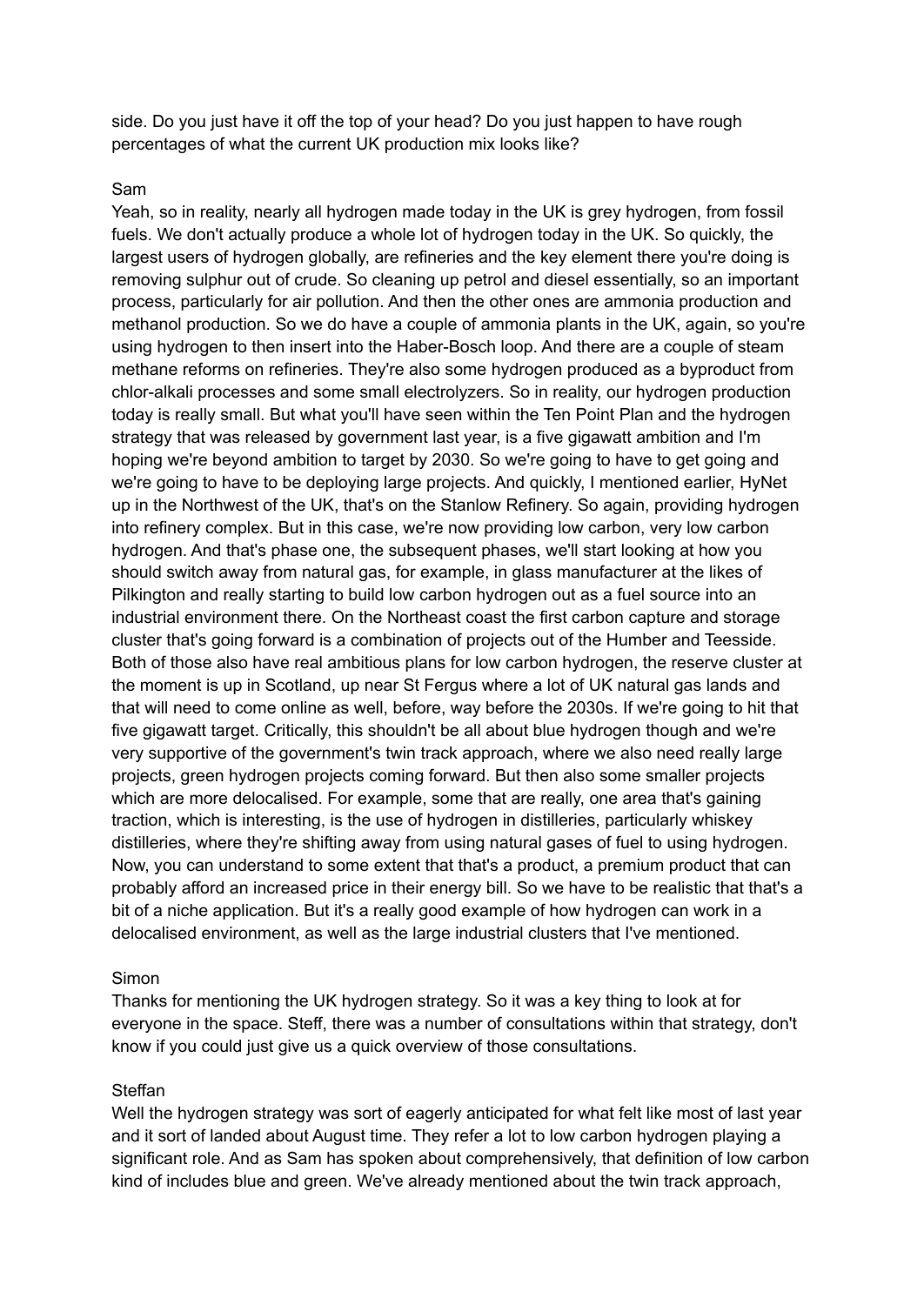which means that the blue hydrogen can be scaled up significantly to 2030 and help establish the infrastructure and demand. But then at the same time, green production, green hydrogen production can be demonstrated at scale and you can focus on reducing the production cost. I think we'd all like to see more focus on the green side. But understand that blue is key and especially with what Sam's mentioned about that 95% reduction in CO2, blue is obviously key to getting it moving in the short term. There's a lot of activity surrounding that strategy and coming out of the strategy and so there was a big consultation on the low carbon hydrogen standard. So in terms of just standardising what we're referring to when we talk about low carbon, hydrogen and I think the outcome of that is due out any day now. So I think that will be key. And then also, any day now or certainly into this year, were waiting for the net zero hydrogen fund to be launched, which has more of a focus on green and there's 240 million in the pot for that one. So again, I think that'll be key to helping to drive that. I mean, Sam, you've already mentioned about the twin track approach. Do you know much more about the low carbon hydrogen standard coming out shortly?

## Sam

We were in conversation with Bayes yesterday and I think we will, as you've mentioned, see that low carbon hydrogen standard come forward fairly soon. I think at the moment, they're looking at a single threshold. And essentially, that will be the threshold that gives you access to the business models and also to some extent some of the funding through the net zero hydrogen fund. When we replied to the consultation, we were pushing for a high barrier to that standard, because we really think that, particularly I suppose for blue hygiene, it's got to be squeaky clean, if it's going to be viewed as being part of a net zero strategy. I've mentioned 95%. In reality, we're pushing higher than that with some of the particularly for example HyNet. I think, though, that is important. And some my colleagues would be telling me off for talking about percentages, because we really should be talking about carbon intensities. Because whilst, yes, it sounds great to have a threshold of 95%, if you've got a really low efficiency process, and you're producing lots of CO2, that 5% still could be quite a lot. So let's remember, there's a combination of what the efficiency of the process is, as well as what the efficiency of the capture plant on the back is. And what we're really trying to do is push those both as high as possible. What we think at the moment, is that it is likely that initially, there'll be a lower threshold to get more projects in. I worry a little bit, though, that for particularly for something like a blue hydrogen project it's likely to have, you know, at least a 20 year life to get the kind of the asset value and the payback for that project. And so if we're putting those on the ground, we really need to have a think of what the targets, you know that that's heading out to 2045, you know, we're five years off our need to be at net zero. So we should really make sure the projects going down today are future proofed. I think the other bit that sort of struggling with is where you draw the boundary, which is understandable. And how you deal with things like electrolyzers, when they're running on the grid, how do you count the carbon intensity of that hydrogen, when the grid clearly is fluctuating? It's becoming, you know, the direction of travels to a lower carbon intensity grid. But today, still, we rely on fossil fuels natural gas, primarily, probably for 50% of our electricity requirement. So I can see, it's not an easy thing to do but I think they're going about it in a good way by really having an open consultation. I think the comment when we spoke yesterday, that was there really wasn't that much of a consensus in actually what the absolute figures should be. But, you know, so they've got work to do.

Steffan